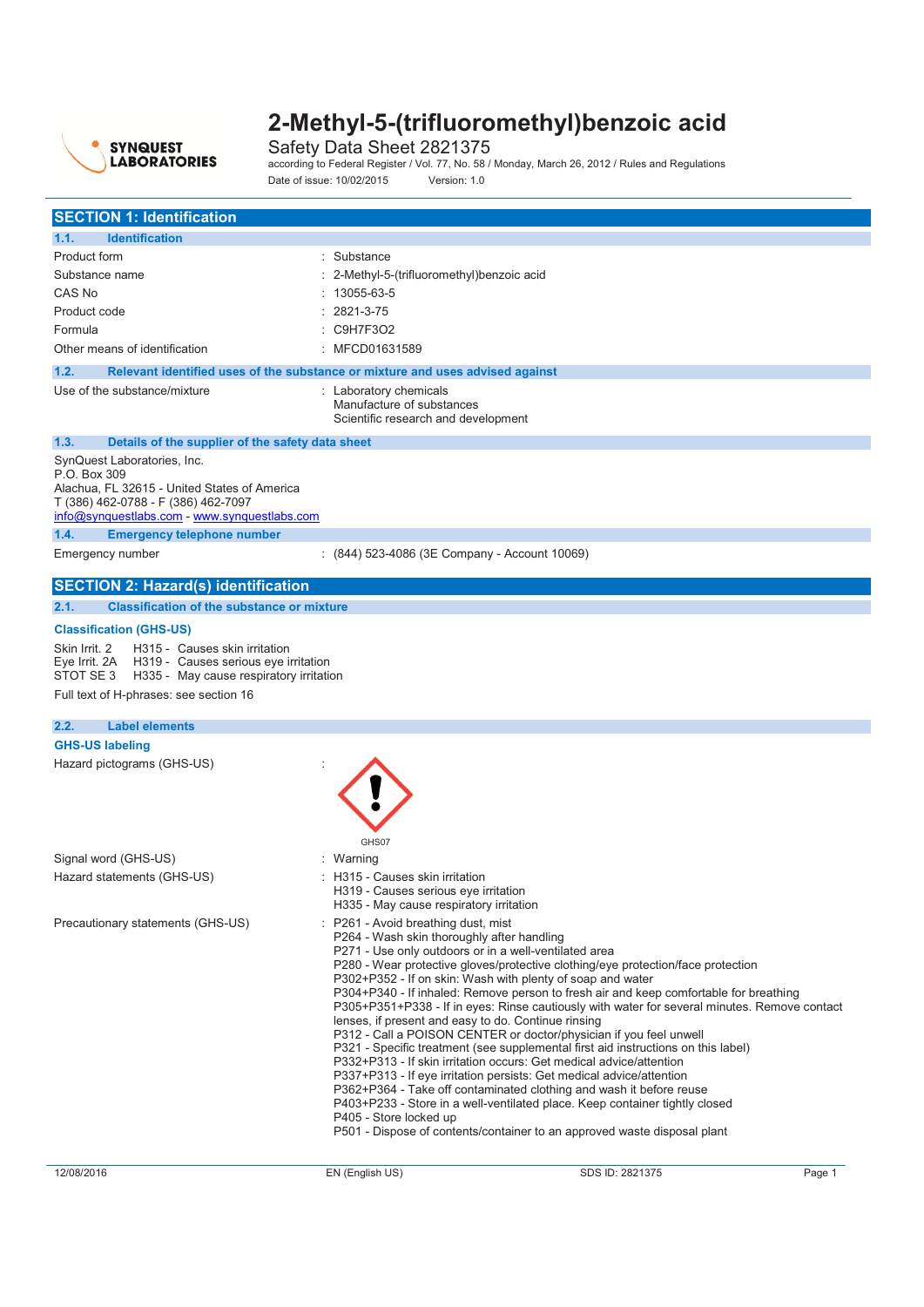Safety Data Sheet according to Federal Register / Vol. 77, No. 58 / Monday, March 26, 2012 / Rules and Regulations

| 2.3.<br><b>Other hazards</b>                                                                    |  |                                                                                                                                                                               |                 |                                                               |
|-------------------------------------------------------------------------------------------------|--|-------------------------------------------------------------------------------------------------------------------------------------------------------------------------------|-----------------|---------------------------------------------------------------|
| No additional information available<br><b>Unknown acute toxicity (GHS US)</b><br>2.4.           |  |                                                                                                                                                                               |                 |                                                               |
| Not applicable                                                                                  |  |                                                                                                                                                                               |                 |                                                               |
|                                                                                                 |  |                                                                                                                                                                               |                 |                                                               |
| <b>SECTION 3: Composition/information on ingredients</b>                                        |  |                                                                                                                                                                               |                 |                                                               |
| 3.1.<br><b>Substance</b>                                                                        |  |                                                                                                                                                                               |                 |                                                               |
| Substance type                                                                                  |  | : Mono-constituent                                                                                                                                                            |                 |                                                               |
| <b>Name</b>                                                                                     |  | <b>Product identifier</b>                                                                                                                                                     | %               | <b>Classification (GHS-US)</b>                                |
| 2-Methyl-5-(trifluoromethyl)benzoic acid<br>(Main constituent)                                  |  | (CAS No) 13055-63-5                                                                                                                                                           | $= 100$         | Skin Irrit. 2, H315<br>Eye Irrit. 2A, H319<br>STOT SE 3, H335 |
| Full text of H-phrases: see section 16                                                          |  |                                                                                                                                                                               |                 |                                                               |
| 3.2.<br><b>Mixture</b>                                                                          |  |                                                                                                                                                                               |                 |                                                               |
| Not applicable                                                                                  |  |                                                                                                                                                                               |                 |                                                               |
| <b>SECTION 4: First aid measures</b>                                                            |  |                                                                                                                                                                               |                 |                                                               |
| 4.1.<br><b>Description of first aid measures</b>                                                |  |                                                                                                                                                                               |                 |                                                               |
| First-aid measures general                                                                      |  | : In case of accident or if you feel unwell, seek medical advice immediately (show the label<br>where possible). Move the affected personnel away from the contaminated area. |                 |                                                               |
| First-aid measures after inhalation                                                             |  | : Remove person to fresh air and keep comfortable for breathing. If not breathing, give artificial<br>respiration. Get medical advice/attention.                              |                 |                                                               |
| First-aid measures after skin contact                                                           |  | Wash with plenty of soap and water. Get medical advice/attention.                                                                                                             |                 |                                                               |
| First-aid measures after eye contact                                                            |  | Immediately flush eyes thoroughly with water for at least 15 minutes. Remove contact lenses, if<br>present and easy to do. Continue rinsing. Get medical advice/attention.    |                 |                                                               |
| First-aid measures after ingestion                                                              |  | : Do NOT induce vomiting. Never give anything by mouth to an unconscious person. Rinse<br>mouth out with water. Get medical advice/attention.                                 |                 |                                                               |
| 4.2.<br>Most important symptoms and effects, both acute and delayed                             |  |                                                                                                                                                                               |                 |                                                               |
| Symptoms/injuries                                                                               |  | : The most important known symptoms and effects are described in the labelling (see section<br>2.2) and/or in section 11.                                                     |                 |                                                               |
| 4.3.<br>Indication of any immediate medical attention and special treatment needed              |  |                                                                                                                                                                               |                 |                                                               |
| Treat symptomatically.                                                                          |  |                                                                                                                                                                               |                 |                                                               |
| <b>SECTION 5: Firefighting measures</b>                                                         |  |                                                                                                                                                                               |                 |                                                               |
| 5.1.<br><b>Extinguishing media</b>                                                              |  |                                                                                                                                                                               |                 |                                                               |
| Suitable extinguishing media                                                                    |  | : Alcohol resistant foam. Carbon dioxide. Dry powder. Water spray. Use extinguishing media<br>appropriate for surrounding fire.                                               |                 |                                                               |
| 5.2.<br>Special hazards arising from the substance or mixture                                   |  |                                                                                                                                                                               |                 |                                                               |
| Fire hazard                                                                                     |  | : Thermal decomposition generates: Carbon oxides. Hydrogen fluoride.                                                                                                          |                 |                                                               |
| 5.3.<br><b>Advice for firefighters</b>                                                          |  |                                                                                                                                                                               |                 |                                                               |
| Protection during firefighting                                                                  |  | Do not attempt to take action without suitable protective equipment. For further information<br>refer to section 8: "Exposure controls/personal protection".                  |                 |                                                               |
| <b>SECTION 6: Accidental release measures</b>                                                   |  |                                                                                                                                                                               |                 |                                                               |
| Personal precautions, protective equipment and emergency procedures<br>6.1.                     |  |                                                                                                                                                                               |                 |                                                               |
| General measures                                                                                |  | : Evacuate unnecessary personnel. Ensure adequate air ventilation. Avoid raising dust. Do not<br>breathe dust.                                                                |                 |                                                               |
| 6.1.1.<br>For non-emergency personnel<br><b>Emergency procedures</b>                            |  | : Only qualified personnel equipped with suitable protective equipment may intervene.                                                                                         |                 |                                                               |
| 6.1.2.<br>For emergency responders<br>Protective equipment                                      |  | : Do not attempt to take action without suitable protective equipment. For further information<br>refer to section 8: "Exposure controls/personal protection".                |                 |                                                               |
| 6.2.<br><b>Environmental precautions</b>                                                        |  |                                                                                                                                                                               |                 |                                                               |
| Avoid release to the environment. Notify authorities if product enters sewers or public waters. |  |                                                                                                                                                                               |                 |                                                               |
| 6.3.<br>Methods and material for containment and cleaning up                                    |  |                                                                                                                                                                               |                 |                                                               |
| Methods for cleaning up                                                                         |  | : Sweep or shovel spills into appropriate container for disposal. Minimize generation of dust.                                                                                |                 |                                                               |
| 12/08/2016                                                                                      |  | EN (English US)                                                                                                                                                               | SDS ID: 2821375 | 2/6                                                           |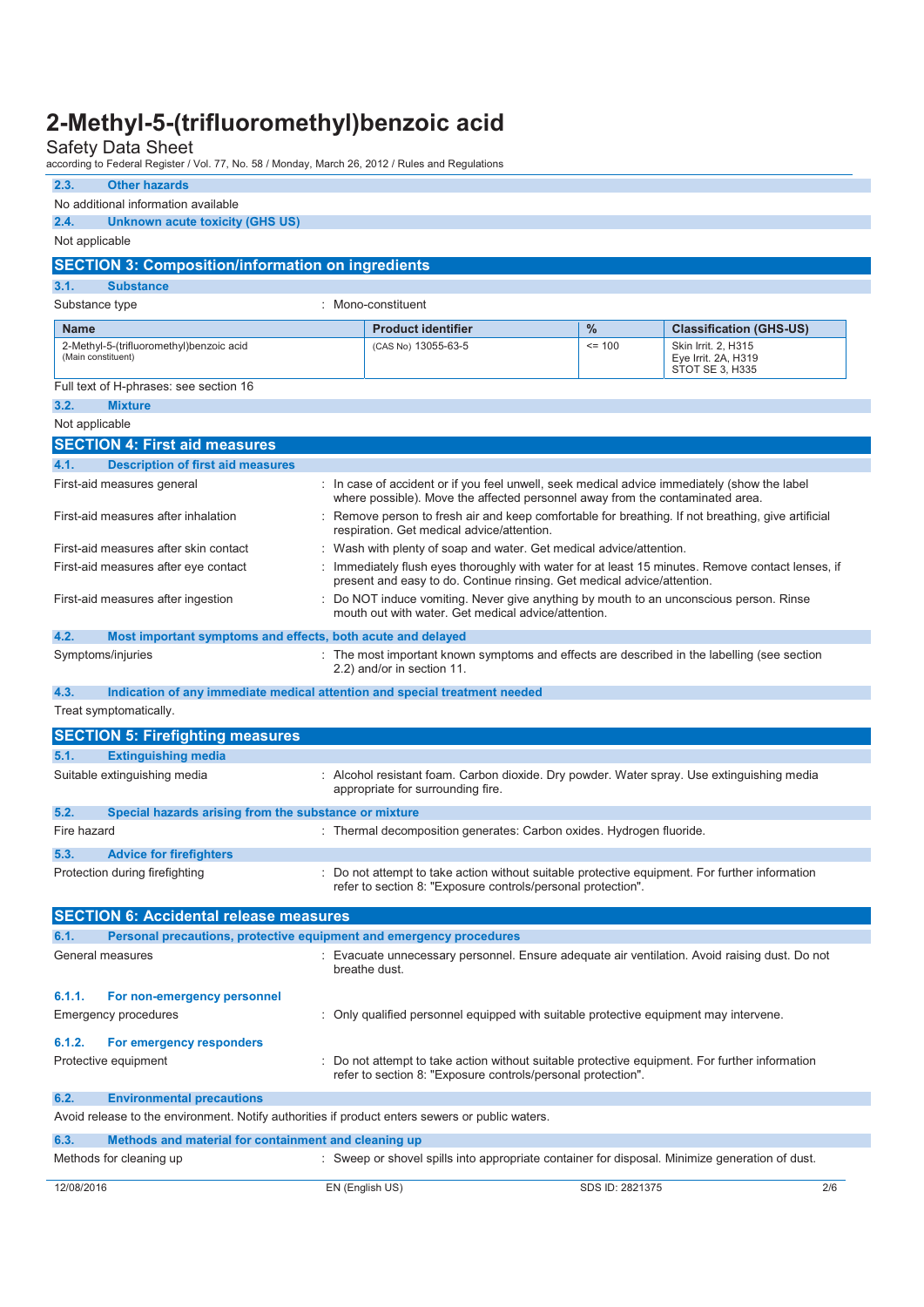Safety Data Sheet according to Federal Register / Vol. 77, No. 58 / Monday, March 26, 2012 / Rules and Regulations

Other information : For disposal of solid materials or residues refer to section 13 : "Disposal considerations".

#### **6.4. Reference to other sections**  No additional information available

|              | <b>SECTION 7: Handling and storage</b>                       |                                                                                                                                                                                 |  |
|--------------|--------------------------------------------------------------|---------------------------------------------------------------------------------------------------------------------------------------------------------------------------------|--|
| 7.1.         | <b>Precautions for safe handling</b>                         |                                                                                                                                                                                 |  |
|              | Precautions for safe handling                                | : Ensure good ventilation of the work station. Do not breathe dust. Avoid raising dust. Wear<br>personal protective equipment. Avoid contact with skin and eyes.                |  |
|              | Hygiene measures                                             | : Handle in accordance with good industrial hygiene and safety procedures. Do not eat, drink or<br>smoke when using this product. Always wash hands after handling the product. |  |
| 7.2.         | Conditions for safe storage, including any incompatibilities |                                                                                                                                                                                 |  |
|              | Storage conditions                                           | : Keep container tightly closed.                                                                                                                                                |  |
|              | Incompatible materials                                       | : Refer to Section 10 on Incompatible Materials.                                                                                                                                |  |
| Storage area |                                                              | : Store in dry, cool, well-ventilated area.                                                                                                                                     |  |
|              | <b>SECTION 8: Exposure controls/personal protection</b>      |                                                                                                                                                                                 |  |
| 8.1.         | <b>Control parameters</b>                                    |                                                                                                                                                                                 |  |
|              | No additional information available                          |                                                                                                                                                                                 |  |
| 8.2.         | <b>Exposure controls</b>                                     |                                                                                                                                                                                 |  |
|              | Appropriate engineering controls                             | : Ensure good ventilation of the work station. Emergency eye wash fountains and safety showers                                                                                  |  |

| Appropriate engineering controls | Ensure good ventilation of the work station. Emergency eye wash fountains and safety showers<br>should be available in the immediate vicinity of any potential exposure. |
|----------------------------------|--------------------------------------------------------------------------------------------------------------------------------------------------------------------------|
| Hand protection                  | : Protective gloves.                                                                                                                                                     |
| Eye protection                   | : Chemical goggles or safety glasses. Face shield.                                                                                                                       |
| Skin and body protection         | : Wear suitable protective clothing.                                                                                                                                     |
| Respiratory protection           | : In case of insufficient ventilation, wear suitable respiratory equipment.                                                                                              |

#### **SECTION 9: Physical and chemical properties**

| 12/08/2016                                                                      | EN (English US)     | SDS ID: 2821375 | 3/6 |
|---------------------------------------------------------------------------------|---------------------|-----------------|-----|
| Viscosity, dynamic                                                              | No data available   |                 |     |
| Viscosity, kinematic                                                            | No data available   |                 |     |
| Viscosity                                                                       | No data available   |                 |     |
| Decomposition temperature                                                       | No data available   |                 |     |
| Auto-ignition temperature                                                       | : No data available |                 |     |
| Log Pow                                                                         | No data available   |                 |     |
| Solubility                                                                      | : No data available |                 |     |
| Molecular mass                                                                  | 204.15 g/mol        |                 |     |
| Relative vapor density at 20 °C                                                 | : No data available |                 |     |
| Relative density                                                                | No data available   |                 |     |
| Vapor pressure                                                                  | : No data available |                 |     |
| Oxidizing properties                                                            | No data available   |                 |     |
| <b>Explosive properties</b>                                                     | No data available   |                 |     |
| <b>Explosion limits</b>                                                         | No data available   |                 |     |
| Flammability (solid, gas)                                                       | No data available   |                 |     |
| Relative evaporation rate (butyl acetate=1)                                     | : No data available |                 |     |
| Flash point                                                                     | : $> 110 °C$        |                 |     |
| Boiling point                                                                   | : No data available |                 |     |
| Freezing point                                                                  | No data available   |                 |     |
| Melting point                                                                   | : $123 - 124.5$ °C  |                 |     |
| pH                                                                              | No data available   |                 |     |
| Odor threshold                                                                  | No data available   |                 |     |
| Odor                                                                            | : No data available |                 |     |
| Color                                                                           | No data available   |                 |     |
| Information on basic physical and chemical properties<br>9.1.<br>Physical state | : Solid             |                 |     |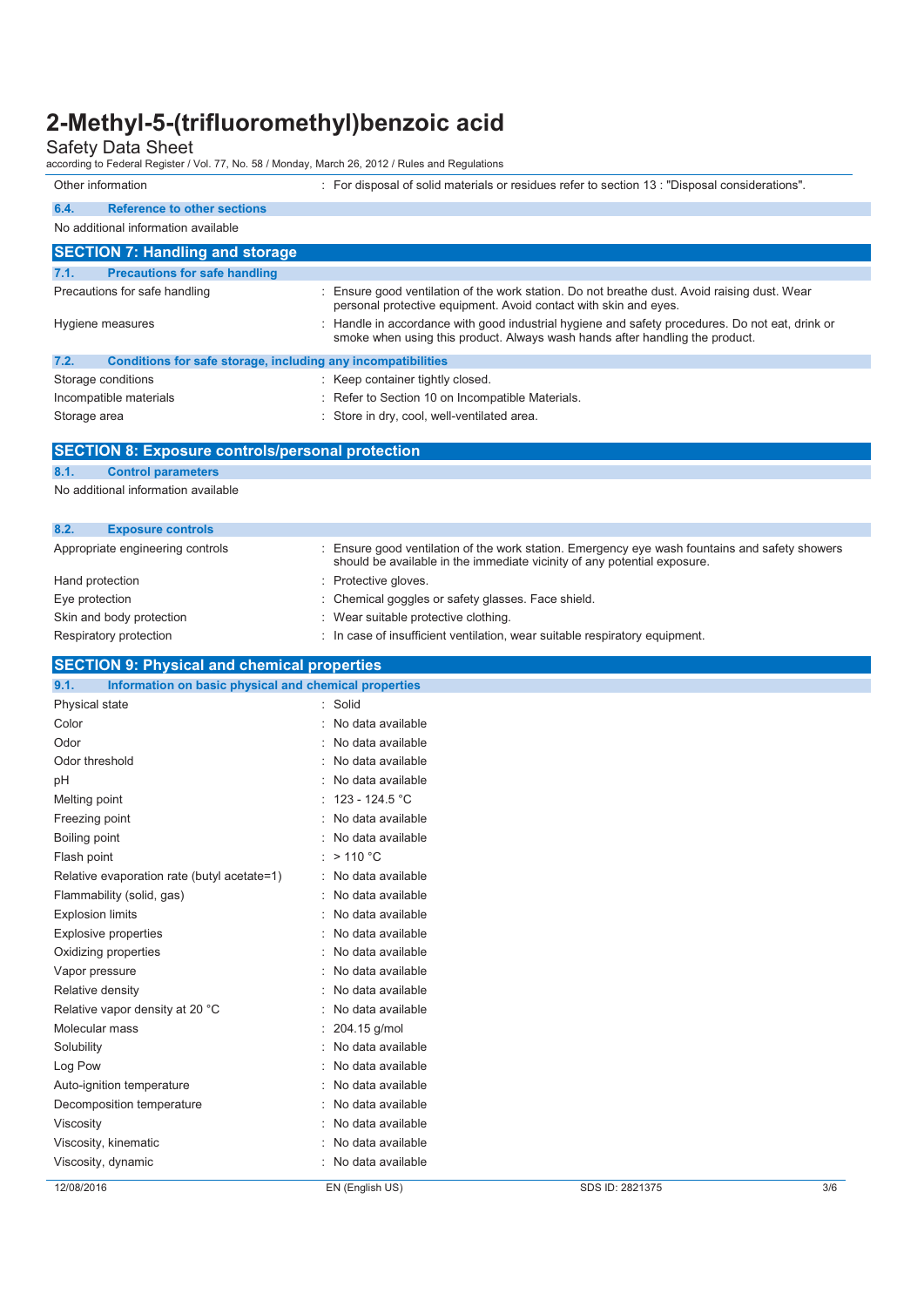Safety Data Sheet according to Federal Register / Vol. 77, No. 58 / Monday, March 26, 2012 / Rules and Regulations

| <b>Other information</b><br>9.2.                                                                                                                                         |                                     |  |  |
|--------------------------------------------------------------------------------------------------------------------------------------------------------------------------|-------------------------------------|--|--|
| No additional information available                                                                                                                                      |                                     |  |  |
| <b>SECTION 10: Stability and reactivity</b>                                                                                                                              |                                     |  |  |
| 10.1.<br><b>Reactivity</b>                                                                                                                                               |                                     |  |  |
| No additional information available                                                                                                                                      |                                     |  |  |
| 10.2.<br><b>Chemical stability</b>                                                                                                                                       |                                     |  |  |
| The product is stable at normal handling and storage conditions.                                                                                                         |                                     |  |  |
| 10.3.<br><b>Possibility of hazardous reactions</b>                                                                                                                       |                                     |  |  |
| No additional information available                                                                                                                                      |                                     |  |  |
| <b>Conditions to avoid</b><br>10.4.                                                                                                                                      |                                     |  |  |
| No additional information available                                                                                                                                      |                                     |  |  |
| 10.5.<br><b>Incompatible materials</b>                                                                                                                                   |                                     |  |  |
| Strong bases. Strong oxidizing agents.                                                                                                                                   |                                     |  |  |
| 10.6.<br><b>Hazardous decomposition products</b>                                                                                                                         |                                     |  |  |
| Under normal conditions of storage and use, hazardous decomposition products should not be produced. Hazardous decomposition products in case of<br>fire, see Section 5. |                                     |  |  |
|                                                                                                                                                                          |                                     |  |  |
| <b>SECTION 11: Toxicological information</b>                                                                                                                             |                                     |  |  |
| Information on toxicological effects<br>11.1.                                                                                                                            |                                     |  |  |
|                                                                                                                                                                          |                                     |  |  |
| Acute toxicity                                                                                                                                                           | : Not classified                    |  |  |
| Skin corrosion/irritation                                                                                                                                                | Causes skin irritation.             |  |  |
| Serious eye damage/irritation                                                                                                                                            | Causes serious eye irritation.      |  |  |
| Respiratory or skin sensitization                                                                                                                                        | Not classified                      |  |  |
| Germ cell mutagenicity                                                                                                                                                   | Not classified                      |  |  |
| Carcinogenicity                                                                                                                                                          | Not classified                      |  |  |
| Reproductive toxicity                                                                                                                                                    | : Not classified                    |  |  |
| Specific target organ toxicity (single exposure)                                                                                                                         | : May cause respiratory irritation. |  |  |
| Specific target organ toxicity (repeated<br>exposure)                                                                                                                    | : Not classified                    |  |  |

|                                     | <b>SECTION 12: Ecological information</b> |  |  |  |  |
|-------------------------------------|-------------------------------------------|--|--|--|--|
| 12.1.                               | <b>Toxicity</b>                           |  |  |  |  |
|                                     | No additional information available       |  |  |  |  |
| 12.2.                               | <b>Persistence and degradability</b>      |  |  |  |  |
|                                     | No additional information available       |  |  |  |  |
| 12.3.                               | <b>Bioaccumulative potential</b>          |  |  |  |  |
|                                     | No additional information available       |  |  |  |  |
| 12.4.                               | <b>Mobility in soil</b>                   |  |  |  |  |
| No additional information available |                                           |  |  |  |  |
| 12.5.                               | <b>Other adverse effects</b>              |  |  |  |  |
|                                     | No additional information available       |  |  |  |  |

|                         | <b>SECTION 13: Disposal considerations</b> |                                                                                               |
|-------------------------|--------------------------------------------|-----------------------------------------------------------------------------------------------|
| 13.1.                   | Waste treatment methods                    |                                                                                               |
| Waste treatment methods |                                            | . Remove to an authorized incinerator equipped with an afterburner and a flue gas scrubber.   |
|                         | Waste disposal recommendations             | : Dispose of contents/container in accordance with licensed collector's sorting instructions. |
|                         |                                            |                                                                                               |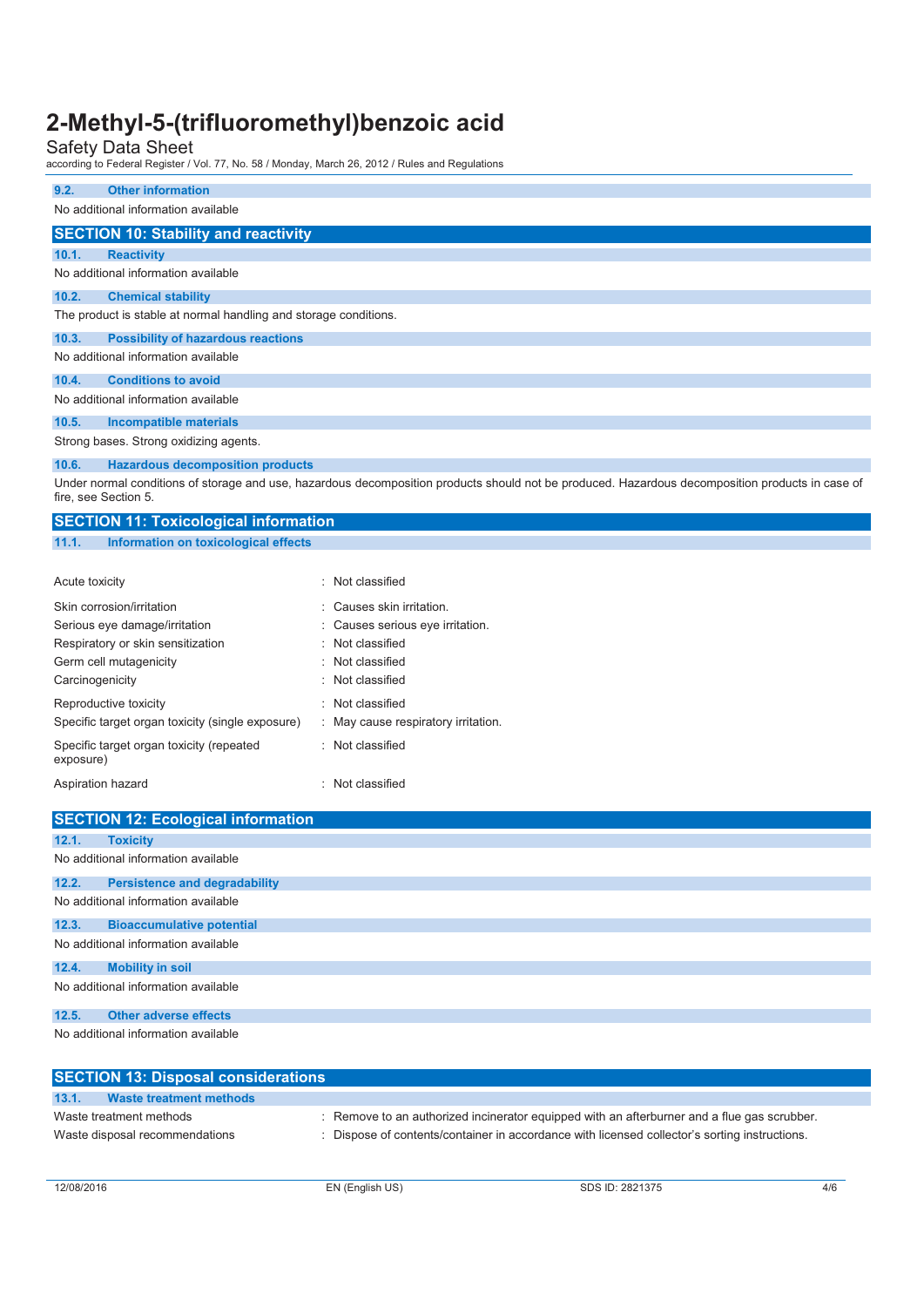Safety Data Sheet

according to Federal Register / Vol. 77, No. 58 / Monday, March 26, 2012 / Rules and Regulations

#### **SECTION 14: Transport information Department of Transportation (DOT)**  In accordance with DOT Not regulated for transport **TDG**  No additional information available **Transport by sea**  No additional information available **Air transport**  No additional information available **SECTION 15: Regulatory information 15.1. US Federal regulations**  All components of this product are listed, or excluded from listing, on the United States Environmental Protection Agency Toxic Substances Control Act (TSCA) inventory except for: 2-Methyl-5-(trifluoromethyl)benzoic acid CAS No 13055-63-5 100% This product or mixture does not contain a toxic chemical or chemicals in excess of the applicable de minimis concentration as specified in 40 CFR §372.38(a) subject to the reporting requirements of section 313 of Title III of the Superfund Amendments and Reauthorization Act of 1986 and 40 CFR Part 372. **15.2. International regulations CANADA**  No additional information available **EU-Regulations**  No additional information available

**National regulations** 

No additional information available

#### **15.3. US State regulations**

California Proposition 65 - This product does not contain any substances known to the state of California to cause cancer and/or reproductive harm

#### **SECTION 16: Other information**

Full text of H-phrases:

| Eye Irrit. 2A | Serious eye damage/eye irritation Category 2A               |
|---------------|-------------------------------------------------------------|
| Skin Irrit, 2 | Skin corrosion/irritation Category 2                        |
| STOT SE 3     | Specific target organ toxicity (single exposure) Category 3 |
| H315          | Causes skin irritation                                      |
| H319          | Causes serious eye irritation                               |
| H335          | May cause respiratory irritation                            |

NFPA health hazard intense or continued exposure could cause temporary incapacitation or possible residual injury unless prompt medical attention is given. NFPA fire hazard **in the state of the STA fire hazard** : 0 - Materials that will not burn.

NFPA reactivity **interpretations** : 0 - Normally stable, even under fire exposure conditions, and are not reactive with water.



n

 $\overline{0}$